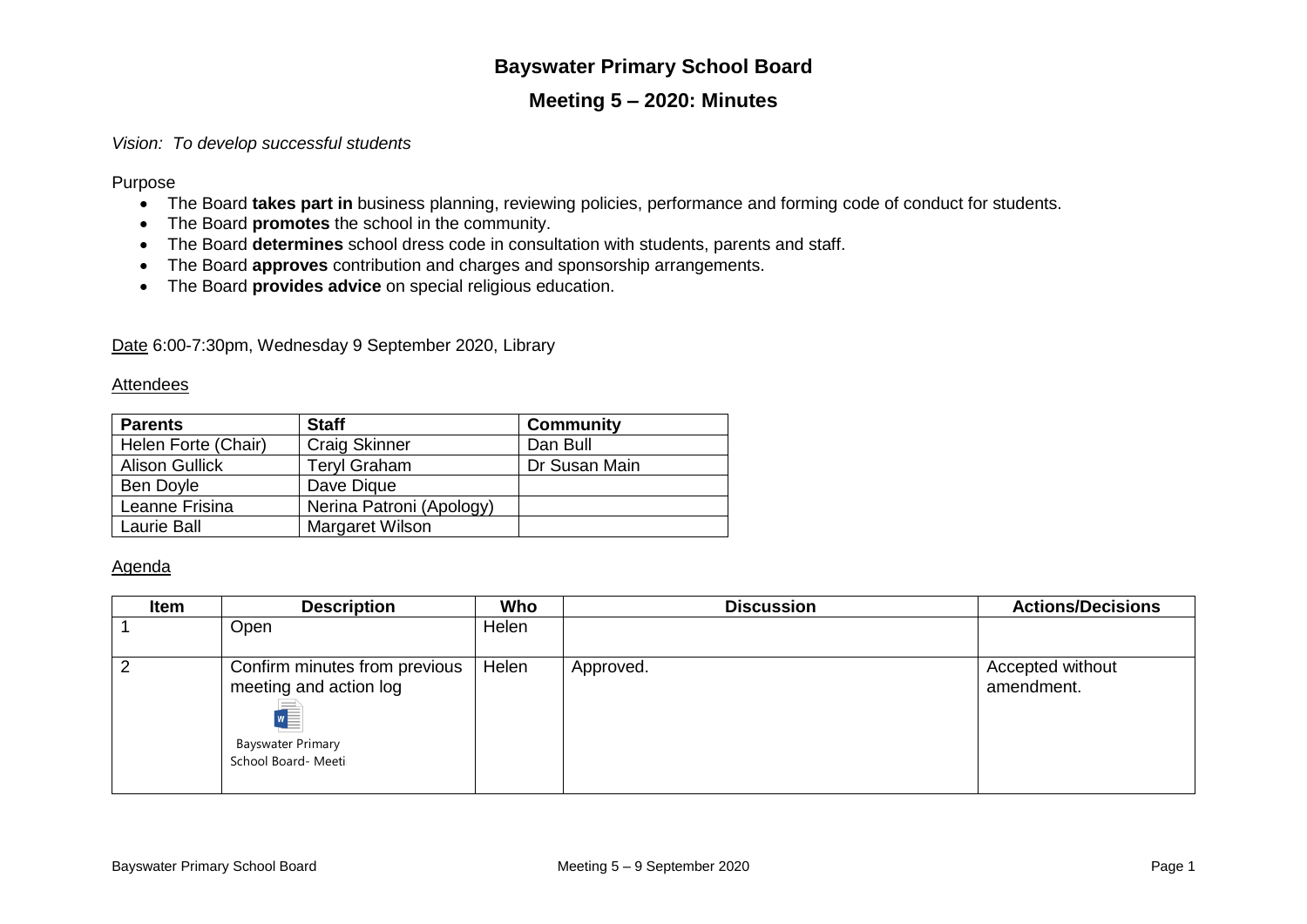| 3 | Principal's Report | Craig | Discussion of COVID planning and strategies to<br>address mental health / SEW impacts on students.<br>Noted SEW will be discussed in next meeting.<br>Melanie Saylor appointed to support AIEO role for | Noted. |
|---|--------------------|-------|---------------------------------------------------------------------------------------------------------------------------------------------------------------------------------------------------------|--------|
|   |                    |       | remainder of 2020 and commence planning for<br>NAIDOC 2021.                                                                                                                                             |        |
|   |                    |       | School Development Day 28/8/2020 discussed<br>Business Plan, curriculum, and students with special<br>needs.                                                                                            |        |
|   |                    |       | Gardener's shed has been demolished, awaiting<br>installation of (possibly brand new) transportable in<br>school holidays. Likely 450 students in 2021 will<br>require an additional class.             |        |
|   |                    |       | Feasibility report for solar panels received. Quotes<br>being considered.                                                                                                                               |        |
|   |                    |       | Building Permit has been issued for UCA enclosure.<br>Works to commence w/c 21/09/2020 and competed<br>in school holidays.                                                                              |        |
|   |                    |       | Curved design selected for school uniform. Logo<br>refresh underway, options to be presented to school<br>community to vote.                                                                            |        |
|   |                    |       | Athletics carnival 04/11/2020 was successful,<br>despite reduced COVID program.                                                                                                                         |        |